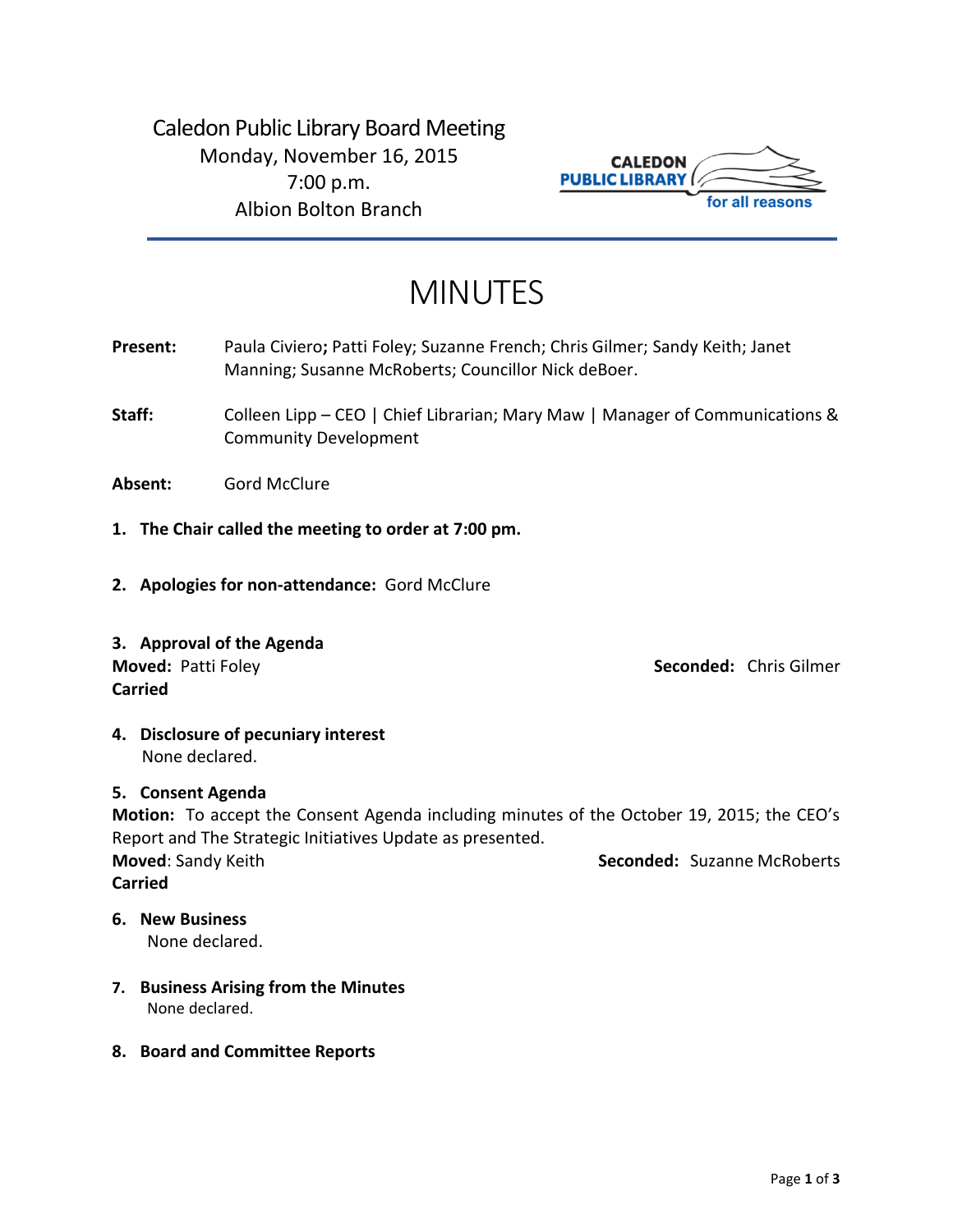**a. SOLS Representative Report:** Paula Civiero presented the report. She recently attended The SOLS Trustee meeting on Saturday, November 14, 2015. The major focus of the meeting was on the Fair eBook Price Campaign.

# **9. Staff Reports**

**a. Treasurer's Report –** Colleen Lipp presented the Treasurer's report including a 2016 Budget Update and a 2015 Budget Status Report.

**Motion:** To accept the Treasurer's Report as presented.

**Moved:** Nick deBoer **Seconded: Sandy Keith** Seconded: Sandy Keith

# **Carried**

**b. Town Purchasing Bylaw** - The Caledon Public Library Board reviewed the relevant portions of the Town's Purchasing By-law for recommendation and approval.

**Motion:** That the Caledon Public Library Board approve the relevant portions of the Town of Caledon's Purchasing By-law for ultimate consideration and enactment by Town Council.

**Moved:** Susanne McRoberts **Seconded:** Chris Gilmer

# **Carried**

**c. Privacy Policy –** Colleen Lipp presented the Caledon Public Library Privacy Policy for recommendation and approval.

**Motion:** That the Caledon Public Library Board receive and adopt the drafted Privacy Policy as presented.

**Moved:** Sandy Keith **Seconded:** Suzanne French

# **Carried**

**d. Library Services and Facilities Review and Master Plan Report -** was presented with the recommendation for the Caledon Public Library Board to review and to begin the planning and procurement process for a Library Services and Facilities Review and Master Plan.

**Motion:** That the Caledon Public Library Board approve the launch of the procurement process for a Library Services and Facilities Review and Master Plan.

That the Caledon Public Library Board approve the submission of a Mayfield West Community Centre Stakeholder Inquiry Form confirming our tentative interest in the provision of Library services in the Mayfield West 1 facility and our active participation in the Town's ongoing community engagement process

**Moved:** Suzanne French **Seconded:** Paula Civiero

# **Carried**

**e. OLA Super Conference Board Attendance Report -** the Caledon Public Library Board reviewed the OLA Super Conference Attendance Report for recommendation and review.

**Motion:** That the Caledon Public Library Board receive and approve the OLA Super Conference Board Attendance Report, allowing for conference registration of selected representatives prior to the Early Bird deadline of December 18, 2015.

**Moved:** Nick deBoer **Seconded:** Susanne McRoberts

**Carried**